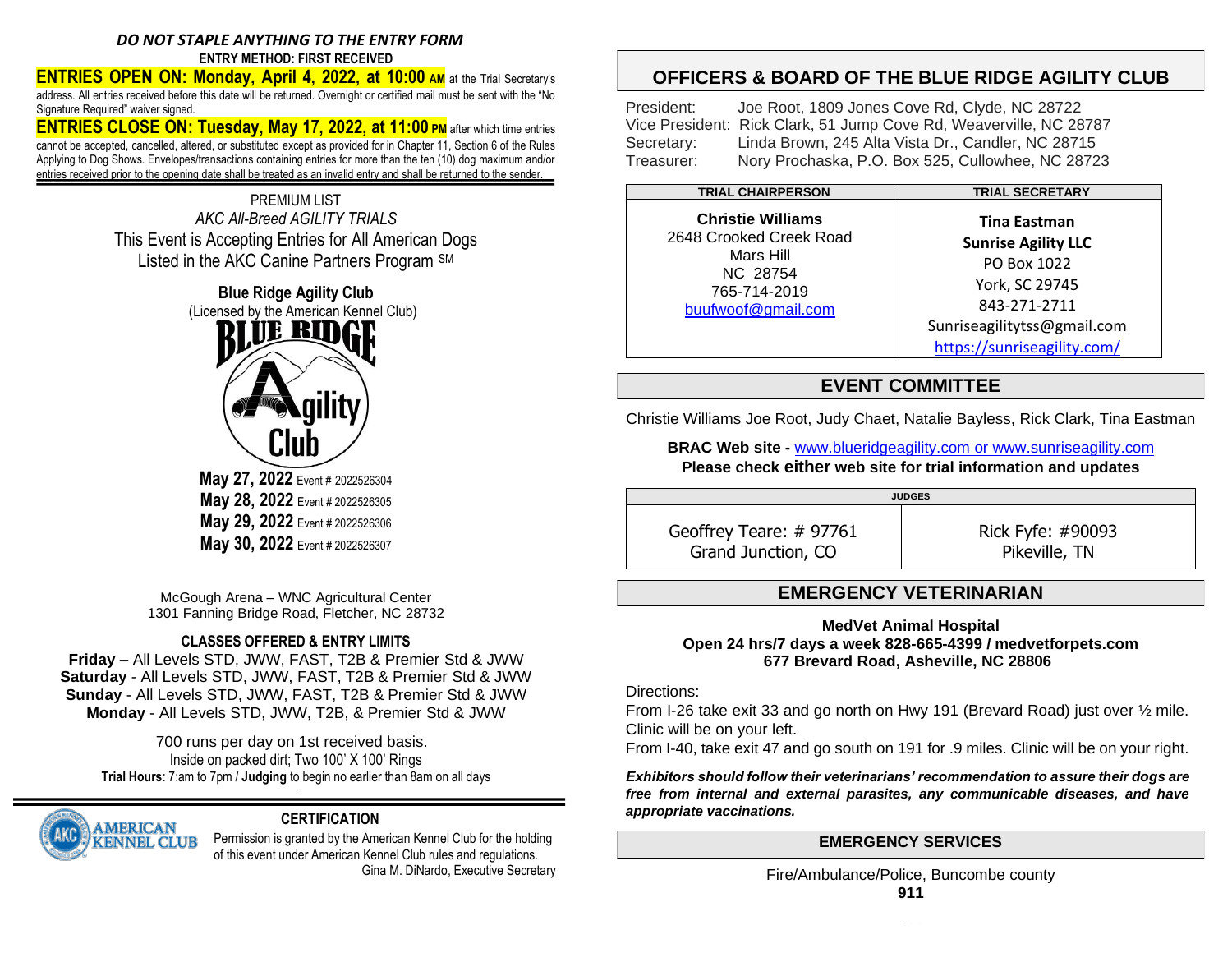|                                                                                                 | <b>CLASSES OFFERED</b>                                                                          |                                                                                                 |                                                                 |  |  |
|-------------------------------------------------------------------------------------------------|-------------------------------------------------------------------------------------------------|-------------------------------------------------------------------------------------------------|-----------------------------------------------------------------|--|--|
| <b>FRIDAY</b>                                                                                   | <b>SATURDAY</b>                                                                                 | <b>SUNDAY</b>                                                                                   | <b>Monday</b>                                                   |  |  |
| <b>Tall to Small</b>                                                                            | <b>Small to Tall</b>                                                                            | <b>Tall to Small</b>                                                                            | <b>Small to Tall</b>                                            |  |  |
| Ring 1:<br><b>Geoffrey Teare</b>                                                                | Ring 1:<br><b>Rick Fyfe</b>                                                                     | Ring 1:<br><b>Geoffrey Teare</b>                                                                | Ring 1:<br><b>Rick Fyfe</b>                                     |  |  |
| Master/Exc. FAST<br>Open/Novice FAST<br>Novice JWW<br>Open JWW<br>Master/Exc JWW<br>Premier JWW | Master/Exc. FAST<br>Open/Novice FAST<br>Novice JWW<br>Open JWW<br>Master/Exc JWW<br>Premier JWW | Master/Exc. FAST<br>Open/Novice FAST<br>Novice JWW<br>Open JWW<br>Master/Exc JWW<br>Premier JWW | T2B<br>Novice JWW<br>Open JWW<br>Master/Exc JWW<br>Premier JWW  |  |  |
| Ring 2:<br><b>Rick Fyfe</b>                                                                     | Ring 2:<br><b>Geoffrey Teare</b>                                                                | Ring 2:<br><b>Rick Fyfe</b>                                                                     | Ring 2:<br><b>Geoffrey Teare</b>                                |  |  |
| Time 2 Beat<br><b>Premier STD</b><br>Master/Exc. STD<br>Open STD<br>Novice STD                  | Time 2 Beat<br><b>Premier STD</b><br>Master/Exc. STD<br>Open STD<br>Novice STD                  | Time 2 Beat<br>Premier STD<br>Master/Exc. STD<br>Open STD<br>Novice STD                         | <b>Premier STD</b><br>Master/Exc. STD<br>Open STD<br>Novice STD |  |  |

Judging will start no earlier than 8 a.m. each day—Your Final Confirmation and Trial Information, emailed after the close of the trial, will provide details on start times each day.

For Masters-classes: to avoid same height running in both rings simultaneously, **we may run a custom height order on some or all days.**

Open and Novice FAST will walk together then run both classes concurrently.

Please consult the AKC Regulations for Agility Trials for a complete description and eligibility for entry into these classes. The exhibitor is fully responsible for entering the dog in the correct class(es)/height divisions. Dogs running in a lower height division than they are eligible for will be eliminated.

### **DOG ELIGIBLE TO ENTER**

This trial is open to all dogs fifteen (15) months of age or older that are registered with the American Kennel Club or that have AKC Limited Registration, Purebred Alternative Listing/Indefinite Listing Privileges (PAL/ILP), an AKC Canine Partners listing number, or approved Foundation Stock Service (FSS) breeds are eligible to participate.

Dogs with a Purebred Alternative Listing/Indefinite Listing Privileges (PAL/ILP) or an AKC Canine Partners listing number must be spayed or neutered in order to compete. Wherever the word "dog" is used in these regulations it includes both sexes.

Dogs should be physically sound. Dogs that are blind shall not be eligible, and neither are bitches in season, aggressive dogs, or dogs suffering from any deformity, injury, or illness which may affect the dog's physical or mental performance. No dog shall compete if it is taped or bandaged in any way or has anything attached to it for medical purposes. Refer to Chapter 2 of the Registration and Discipline Rules for the listing of registerable breeds that may participate. Puppies under four (4) months of age are strictly prohibited from the trial grounds

#### **ENTRY FEES PER DAY**

#### **Daily Entry Fees: \$20.00 per run** *(Jr Handlers \$10/run)*

Fees include AKC recording fees of \$3.50 for each first entry of each dog each day & \$3.00 for each additional entry of same dog each day.

> E-mail confirmations will be sent to those listing a PRINTED AND LEGIBLE e-mail address on the entry form.

### **Mail entry form and fees to:**

### **Sunrise Agility LLC Tina Eastman, trial secretary: BRAC P O Box 1022, York, SC 29745**

#### **DO NOT STAPLE CHECK (OR ANYTHING ELSE) TO ENTRY FORM!**

**All entries, requests for move-up, etc. are promptly responded to. If you do not receive a response to an email within 48 hours, (weekends excepted) please email Tina.** 

**Please make checks payable Blue Ridge Agility Club or BRAC.** All BRAC vouchers will be accepted, regardless of expiration date.

No entries will be accepted by phone, fax or hand delivery\*. Express mail entries must include the signature waiver allowing them to be left at the secretary's address. Inquiries may be directed to Tina Eastman at sunriseagilitytss@gmail.com No entry shall be made and no entry shall be accepted that specifies any conditions as to its acceptance. \**No hand deliveries will be accepted in the first twenty-four hours following the opening date and time.*

**Illegible entries** will not be processed and will be returned to the exhibitor. Returned checks do not constitute a valid entry and the Trial Secretary will add a \$30.00 collection fee to the amount of each returned check. Be sure to include correct fees. Overpayments less than \$10 will NOT be refunded.

# **ONLINE ENTRY INFORMATION**

**You may enter this trial online using LabTestedOnline <https://www.labtestedonline.com/>**

*Vouchers cannot be used for online entry, but must be enclosed with mailed entry.*

This trial is accepting online entries through LabTestedOnline.com. During the first 48 hours after opening, the initial limit of entries designated as either online or paper will be as follows. 220 runs online (30%), 490 runs paper (70%) each day. If either form of entry has not filled at the end of the 48-hour time period, the club reserves the right to decrease or increase either one accordingly.

#### **MOVE UP REQUESTS**

Move ups must be sent in writing (e-mail is acceptable and preferred--NO TEXTS OR INSTANT MESSAGES) to the Trial Secretary for **the May 27, 2022 trial, no later than Monday, May 23, by 6:00 PM.** Move ups from Friday to Saturday, Saturday to Sunday, and Sunday to Monday must be submitted in person to the trial secretary no later than 15 minutes after the last class on Friday, Saturday and Sunday respectively.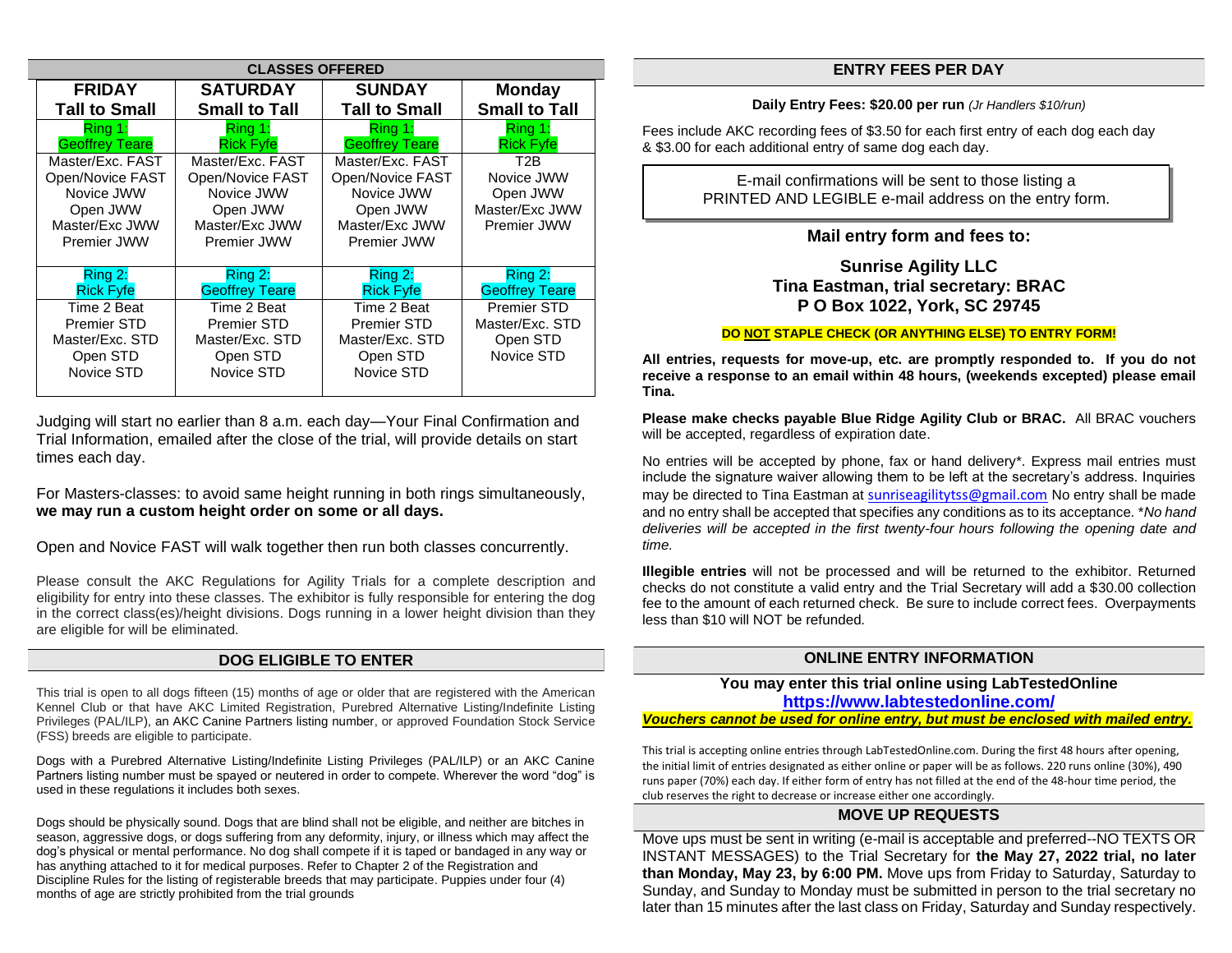#### **ENTERING A MIXTURE OF REGULAR AND PREFERRED CLASSES WITHIN THE SAME TRIAL WEEKEND – MULTIPLE JUMP HEIGHTS WITHIN THE SAME TRIAL DAY**

## **Entering a Mixture of Regular and Preferred Classes Within the Same Trial Weekend – Multiple Jump Heights Within the Same Trial Day**

A separate entry form must be submitted when the same dog is being entered in a mixture of Regular and Preferred and/or different jump heights within the same trial weekend thereby clearly indicating which class(es) and/or jump heights belong together for each trial day of the weekend.

| <b>HEIGHT DIVISIONS</b>                                              |                                                                    |                                                                                                                                                                                                                                 |  |  |  |  |  |
|----------------------------------------------------------------------|--------------------------------------------------------------------|---------------------------------------------------------------------------------------------------------------------------------------------------------------------------------------------------------------------------------|--|--|--|--|--|
| Handlers may opt to<br>run their dog in a<br>higher height division. | Handlers must run their<br>dog in their proper eligible<br>height. | Owners are responsible for entering their dog in<br>the proper height division.                                                                                                                                                 |  |  |  |  |  |
| 8''                                                                  | 4"                                                                 | For dogs 11 inches and under at the withers                                                                                                                                                                                     |  |  |  |  |  |
| 12"                                                                  | 8''                                                                | For dogs 14 inches and under at the withers                                                                                                                                                                                     |  |  |  |  |  |
| 16"                                                                  | 12"                                                                | For dogs 18 inches and under at the withers                                                                                                                                                                                     |  |  |  |  |  |
| 16"<br>20"                                                           |                                                                    | For dogs 22 inches and under at the withers                                                                                                                                                                                     |  |  |  |  |  |
| 24"                                                                  | 20''                                                               | For dogs over 22 inches at the withers<br>Regular Dogs may NOT be entered in this height<br>if they are 22 inches and under                                                                                                     |  |  |  |  |  |
| 24C"                                                                 | n/a                                                                | Dogs may be entered at this height at<br>their owner's discretion if their<br>measurement is 22 inches and under at<br>the withers<br>Dogs who measure into the 24" regular<br>jump height division may not enter 24-<br>choice |  |  |  |  |  |

#### **PLEASE NOTE:** Effective 1/2/18, the 26-inch jump height division is replaced by the 24-Choice jump height division.

# **MEASURING AND HEIGHT CARD INFORMATION**

**Jump height cards are NOT required to be submitted with the entry form**. **However, the jump height box on the entry form MUST be filled in and an ESTIMATED height at the withers MUST be provided**.

### **FIX AND GO ON**

Fix and Go On allows exhibitors to immediately reattempt an obstacle at any time while on course when the dog's performance of an obstacle is not to their expectation. This allows the dog to successfully complete the obstacle then finish the course or leave the ring on a positive note. Using Fix and Go On will result in a non-qualifying score. Fix and Go On is not pre-entered; rather, it occurs during the run. Judges can stop a run at any time.

# **ENTERING FOR EXHIBITION ONLY (FEO)**

FEO allows exhibitors to work with their dogs in a trial environment. FEO is only offered in the Time 2 Beat and FAST classes. Participation in FEO is non-qualifying.

- FEO runs are treated as trial entries. The exhibitor must enter the class(es) (T2B and/or FAST) prior to the closing date, pay class entry fee(s) and the Trial Secretary must record the entry in the Trial Catalog as part of the results for that class. FEO does not need to be noted on the entry form; the handler will declare the day of the show.
- Dogs may be entered in any jump height for FEO runs. If entered in an ineligible jump height, the team is committed to FEO for that run and must declare FEO on the start line. Day of show jump height changes are not allowed.
- Dogs may be entered in any level of FAST (Novice, Open, Excellent, Master). If the dog is not eligible for the level entered, the team is committed to FEO for that run and must declare FEO on the start line. Day of show level changes are not allowed.
- The exhibitor must declare FEO in the ring prior to leading out. FEO may be declared earlier (ex. when checking in at the gate board).
- Toys are allowed in the ring
	- o Toys must be non-audible
	- o Toys may not leave the handler's hand
	- o Toys that roll freely cannot be used
- Food/treats are not allowed in the ring
- FEO should be utilized for the benefit of the dog and not as a punitive correction. Harsh verbal and /or physical corrections shall not be tolerated. Any determination of harshness by the judge shall be immediately whistled and the handler will be dismissed from the ring.
- A judge must monitor the entire run. Judges can stop a run at any time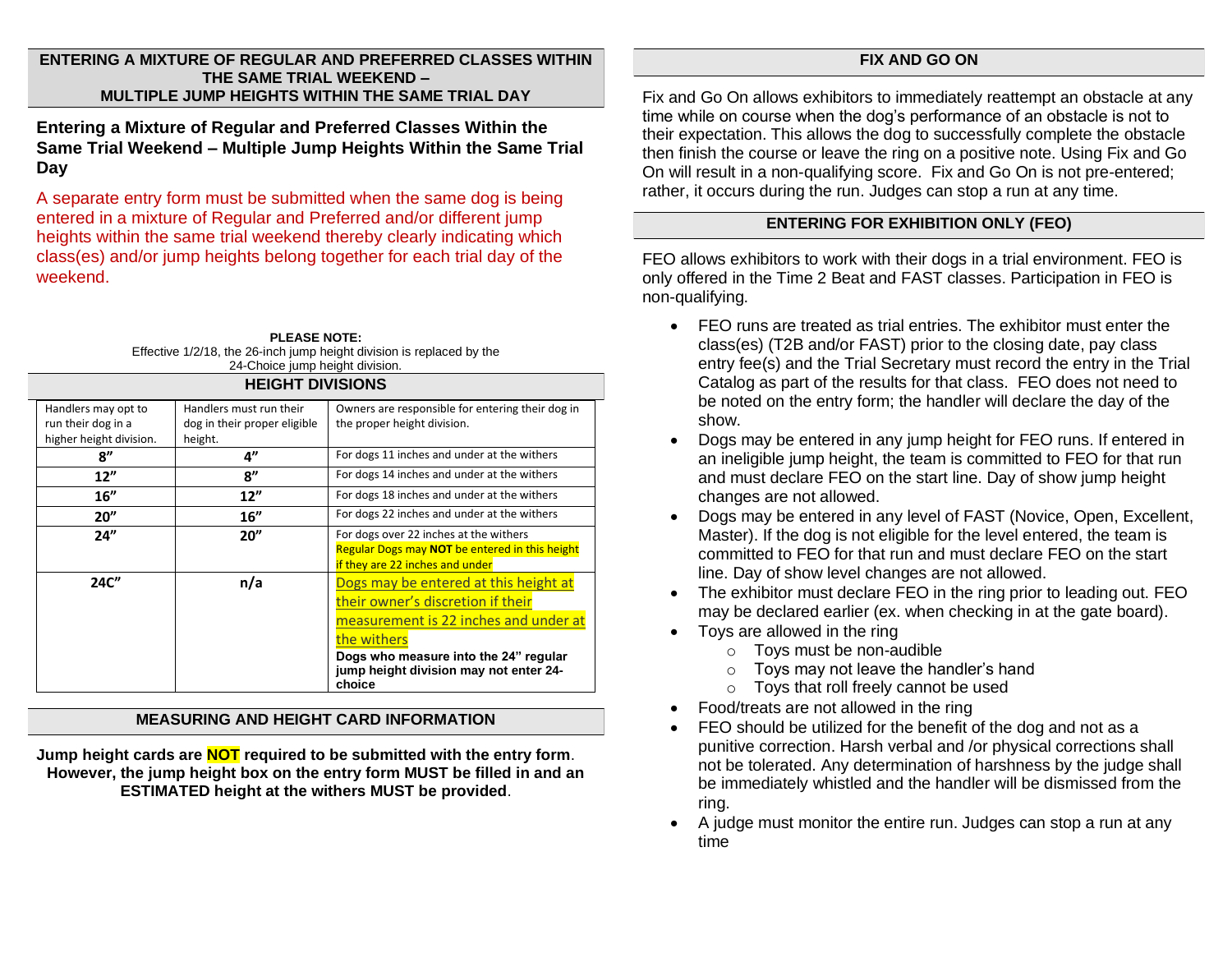### **OBSTACLES AND RING CONDITIONS**

Obstacles will meet the specifications for obstacles in the current edition of the Regulations for Agility Trials. Indoor, heated arena on packed dirt. 24" spaced weave poles; Rubber contacts, plastic jumps with single moveable jump-cups, displaceable tire, and electronic timers, (2) 100' x 100' rings.

#### **WALK-THROUGHS AND WARM-UP INFORMATION**

Handlers in all classes are permitted to walk the course, without a dog, during a walkthrough period held prior to the start of the class. The walk-through is restricted to handlers entered in that class only and will be limited to a maximum of 25 handlers. Handlers with multiple dogs/conflicts: Tell the gate-steward if you need to move your dog, they will help you manage your conflict.

A warm-up area, consisting of a regulation agility jump, will be provided for exhibitors. The warm-up area is to be used exclusively for warming up the dog and not for training or relieving of the dog.

RINGSIDE - Dogs may arrive any time prior to judging if the dog has a valid temporary or permanent jump height card. Otherwise, they must be available for measuring prior to the start of their class if a VMO or AKC Field Rep is available to measure dogs. All dogs not needed for further judging will be excused.

**J**udges are not required to wait for dogs. The Owner of each dog is solely responsible for having it ready at ringside when it is to be judged. The Club has no responsibility for providing service through a public address system or stewards or runners for the purpose of calling or locating dogs that are not brought into the ring when required.

## **NOTICE TO EXHIBITORS**

The safety of the dogs is our primary concern. By entering this trial, exhibitors acknowledge that they are familiar with the rules and regulations of this sport, and that their dogs are familiar with and able to perform all obstacles safely. It is expressly understood that the exhibitors alone are responsible for the behavior of their dogs and/or children. Any exhibitor whose dogs and/or children create unnecessary disturbances or repeatedly engage in unsafe or disruptive behavior may, at the discretion of the Event Committee, be asked to leave the show site. In such case, no refund of any entry fees will be made. All dogs must be on leash at all times exceptwhen inthe ringorwhen inthe designated agilitywarm-up area. No dogs may be left tied to trees, cars, fences, etc.

Dogs under 4 months of age are not allowed at this trial. Entry fees will not be refunded in the event that the dog is absent, disqualified, excused, or barred from competition by action of the Event Committee. No entry fee will be refunded if the trial cannot open or be completed by reason of civil disturbances, fire, an act of God, public emergency, act of a public enemy, or any other cause beyond the control of the organizing committee. Exhibitors are responsible for being at the ring gate when it is their turn to run. No classes will be held up by a late exhibitor.

**This club does not agree to arbitrate claims as set forth on the Official AKC Entry Form for this event.**

#### **BIS/DOG INJURY REFUND**

**Bitches in season** will not be admitted to the trial. Any exhibitor with a bitch entered, which is in season on the trial date, will be refunded the entry fee, less \$3 per run (each day), upon written certification from a veterinarian. Notification must be in the hands of the trial secretary no later than 30 minutes before the start time on the first day of the trials. (Friday, May 27)

**Injury/Illness** – Dogs that cannot compete prior to the set of trials due to an injury/illness will be given a partial refund minus processing fees of \$10.00 per run. A written vet letter (on office letterhead) must be given to the Trial Secretary no later than 30 minutes before the start time on the first day of the trials. (Friday, May 27) I**njuries/illness to handlers are excluded from this policy.**

### **RIBBONS AND AWARDS**

Rosettes will be awarded to the first through fourth place dog in each jump height division in each class.

- ❖ **Qualifying ribbons** will be awarded to all dogs receiving a qualifying score
- ❖ **Agility Grand Champion (AGCH)** personalized ribbons will be given to those earning this award at this trial
- ❖ **MACH/PACH** Rosettes and a **MACH/PACH** bar will be given to exhibitors earning a MACH/PACH title at this trial.
- ❖ **New Title** ribbons will be given to dogs earning a new title.

All ribbons must be claimed by the end of the Trial; none will be mailed.

### **AKC RULES AND REGULATIONS**

All exhibitors should obtain a copy of the Regulations for Agility Trials by downloading them from the American Kennel Club website at http://www.akc.org/rules/.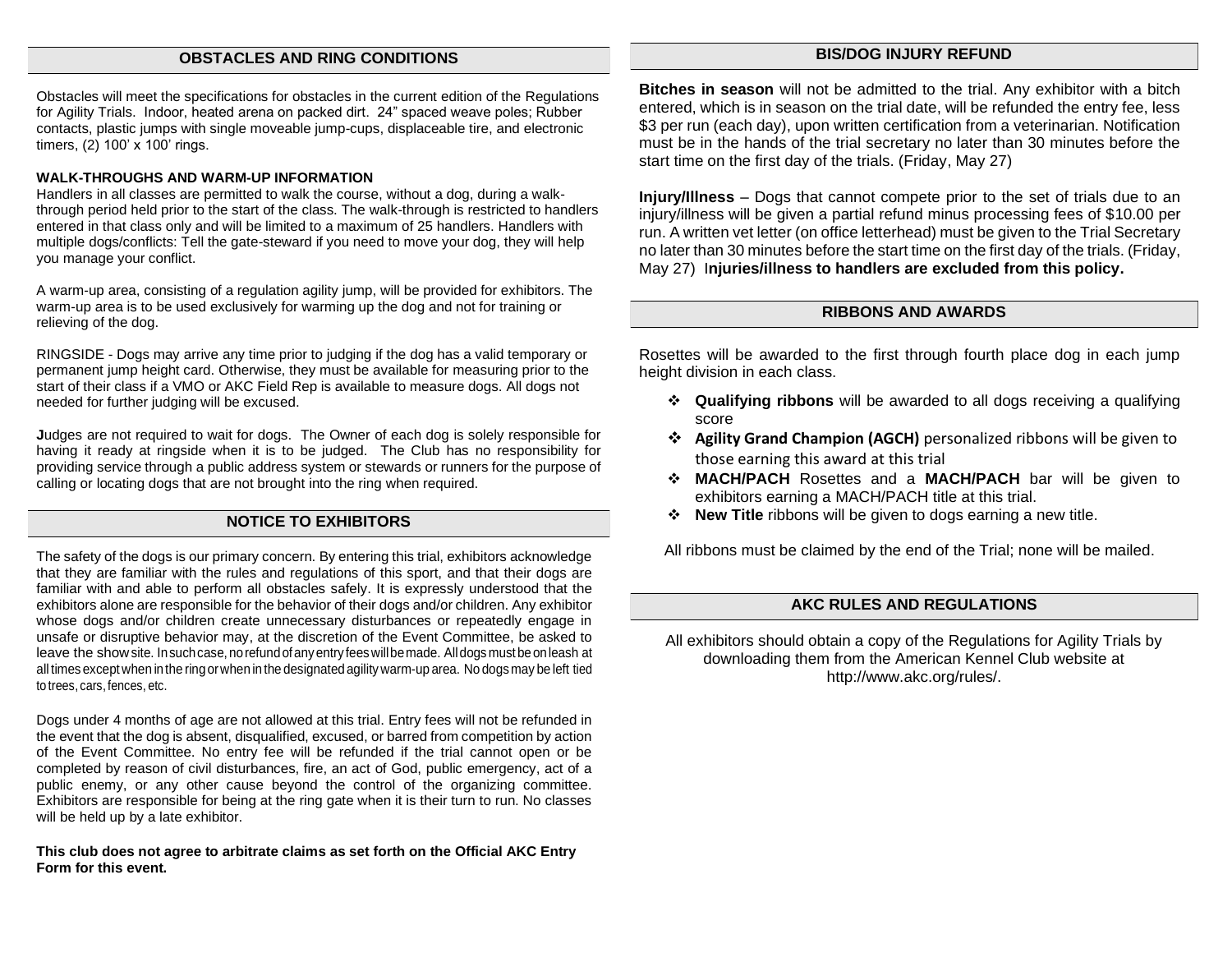### **VENDOR INFORMATION**

Please contact Judy Wiltsek for information: jkvetmom@aol.com

### **FOOD, SNACKS AND BEVERAGES**

Concession stand is planned to be open

### **VOLUNTEERS**

### **We need your HELP for a Successful Trial!**

The club will provide snacks and beverages for volunteer workers. and also vouchers good for \$\$ off future BRAC trial entries.

Our online volunteer signup link will be available on Sunrise Agility's website. <https://sunriseagility.com/2021/12/09/may-27-30-blue-ridge-agility-club/>

## **DOG FRIENDLY HOTEL INFORMATION**

For a list of hotels that have accepted dogs in the past see the Trial Information page on our website: [www.blueridgeagility.com](http://www.blueridgeagility.com/)

**Visitor Information Center -** 201 South Main Street, Hendersonville, NC 28792 (828) 693-9708 or 800-828-4244

The Visitor Center in Hendersonville, NC, provides information to plan your visit to Western North Carolina. For lodging, private vacation rentals and dining information go online, [www.visithendersonvillenc.org](http://www.visithendersonvillenc.org/)

The Western North Carolina Agricultural Center is located approximately 10 miles from downtown Hendersonville.

# **DIRECTIONS TO THE TRIAL SITE**

The trial will be held in the McGough Arena at the Western North Carolina Agricultural Center, 1301 Fanning Bridge Road, Fletcher, NC 28732.

From I-40 East or West, the Asheville area, or points north: Take I-26 East to exit 40 (Hwy 280; also called Airport Road); go right (west) for approximately 0.6 miles. Turn left on Fanning Bridge Road at the WNC Agricultural Center sign and enter the parking lot on the right.

From the south: Take I-26 West to exit 40 (Hwy 280; also called Airport Road); go left (west) for approximately 0.7 miles (see above).

Hook ups are \$25/night includes electric, sewage and water. \$10 additional per night if no advanced reservation is made.

Due to lack of facility staffing (COVID layoffs) tent camping onsite will NOT be available for this trial. The closest tenting option is conveniently located 10 minutes away at the North Mills River National Forest campground, to reserve: https://www.recreation.gov/camping/campgrounds/232380

### **Send separate check for reservation to:**

**Bill and Chris Lang, 599 Old Pole Bridge Road, Horse Shoe, NC 28742. Questions, email: bc-lang@att.net**

Must be reserved and paid in advance by May 25, 2022.

| <b>RV Parking Reservation Form</b>                                                      |  |  |  |  |  |  |
|-----------------------------------------------------------------------------------------|--|--|--|--|--|--|
|                                                                                         |  |  |  |  |  |  |
|                                                                                         |  |  |  |  |  |  |
|                                                                                         |  |  |  |  |  |  |
| Check nights: Thurs _______ Fri _______ Sat ________ Sun ________ Mon_________          |  |  |  |  |  |  |
| Fee must be paid in advance, no exceptions                                              |  |  |  |  |  |  |
| \$_____________________ RV With Hook-up: \$25 per night (enclose check)                 |  |  |  |  |  |  |
|                                                                                         |  |  |  |  |  |  |
| Send form and SEPARATE check made out to <mark>BRAC</mark> to:                          |  |  |  |  |  |  |
| <b>Bill and Chris Lang</b><br>599 Old Pole Bridge Road<br><b>Horse Shoe</b><br>NC 28742 |  |  |  |  |  |  |

### **RV RESERVATIONS**